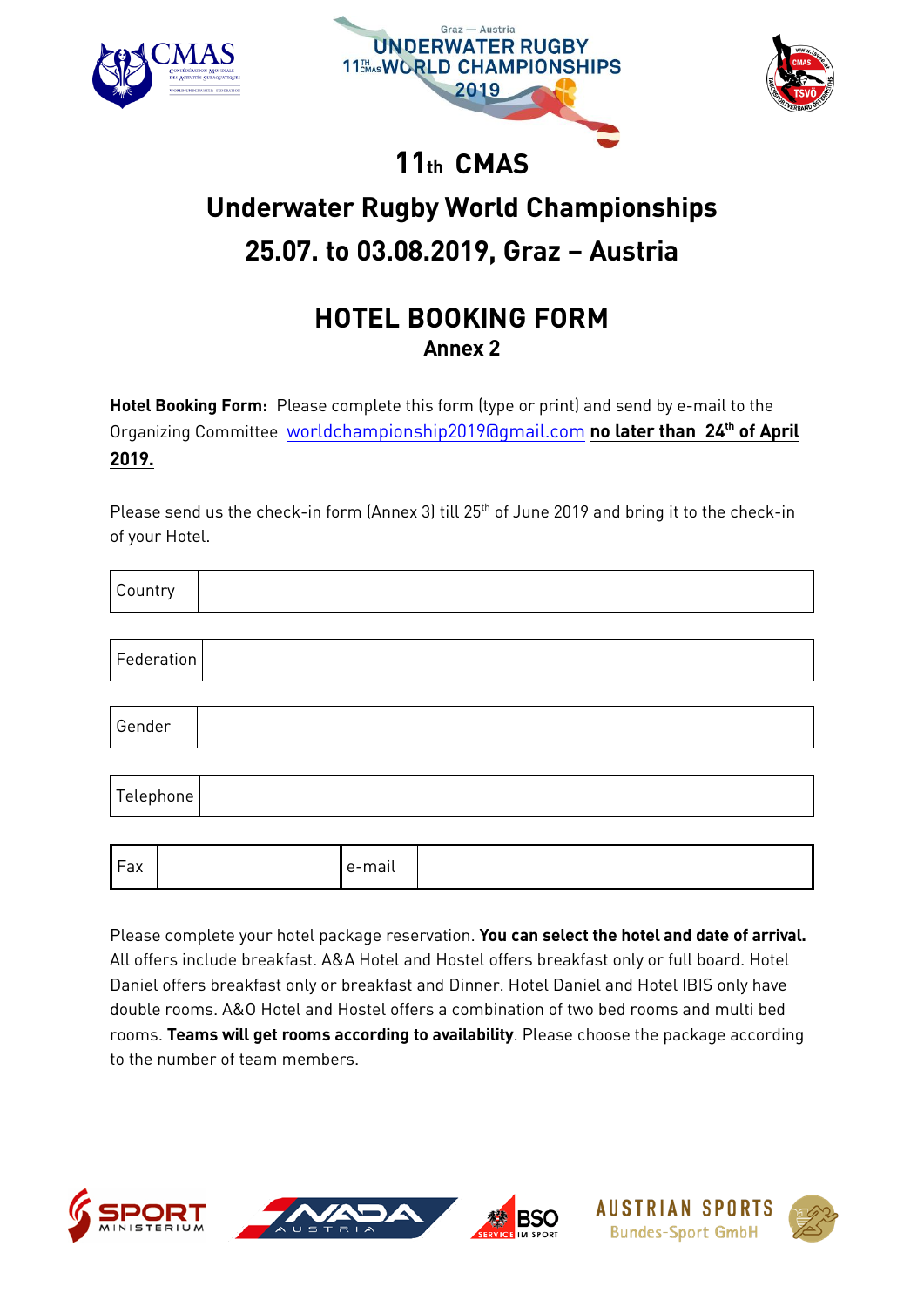





|                   | <b>12 Persons</b> | <b>14 Persons</b> | <b>16 Persons</b> | <b>18 Persons</b> |
|-------------------|-------------------|-------------------|-------------------|-------------------|
| Price per night - | € 378,00          | € 463,00          | € 504,00          | € 589,00          |
| breakfast only    |                   |                   |                   |                   |
| Price per night - | € 558,00          | € 673,00          | € 744,00          | € 859,00          |
| full board        |                   |                   |                   |                   |

### **Hotel Ibis**

|                   | <b>12 Persons</b> | <b>14 Persons</b> | <b>16 Persons</b> | <b>18 Persons</b> |
|-------------------|-------------------|-------------------|-------------------|-------------------|
| Price per night - | € 558.00          | € 651.00          | € 744,00          | € 837,00          |
| breakfast only    |                   |                   |                   |                   |

|                   | <b>12 Persons</b> | <b>14 Persons</b> | <b>16 Persons</b> | <b>18 Persons</b> |
|-------------------|-------------------|-------------------|-------------------|-------------------|
| Price per night - | € 660,00          | € 770,00          | € 880,00          | €990,00           |
| breakfast only    |                   |                   |                   |                   |
| Price per night - | €960,00           | € 1 120,00        | € 1 280,00        | € 1 440,00        |
| breakfast and     |                   |                   |                   |                   |
| dinner            |                   |                   |                   |                   |

### Reservation – please tick as appropriate

|                         | <b>Number of</b><br>beds | <b>Arrival date</b>             | Departure date | <b>Food option</b>                                   |
|-------------------------|--------------------------|---------------------------------|----------------|------------------------------------------------------|
| A&O Hotel<br>and Hostel |                          | $\Box$ 24.7.<br>$\Box$ 25.7.    | $\square$ 4.8. | $\Box$ Breakfast only<br>$\Box$ Full board           |
| <b>Hotel IBIS</b>       |                          | $\Box$ 24.7.<br>$\square$ 25.7. | $\Box$ 4.8.    | $\Box$ Breakfast only                                |
| <b>Hotel Daniel</b>     |                          | $\Box$ 24.7.<br>$\Box$ 25.7.    | $\Box$ 4.8.    | $\Box$ Breakfast only<br>$\Box$ Breakfast and dinner |

 $\frac{1}{2}$   $\frac{1}{2}$  and  $\frac{1}{2}$  requests and  $\frac{1}{2}$  requests like  $\frac{1}{2}$  and  $\frac{1}{2}$  requests and give you additivi wishes for the rooms, please contact us. We will check you requests and give you additional<br>information and final prices information and final prices.